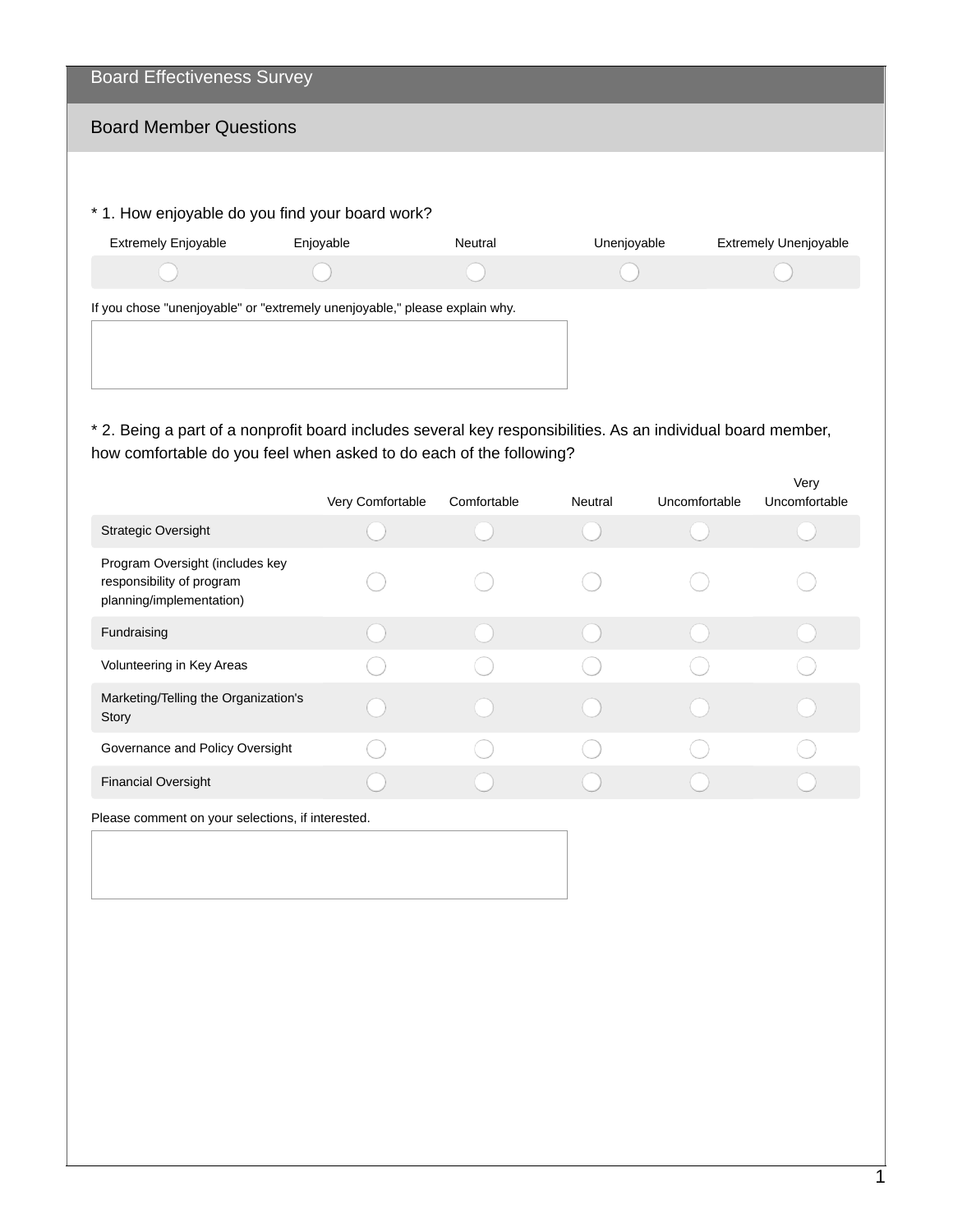| * 3. What were the main motivations behind your decision to join the board? (Select all that apply) |  |
|-----------------------------------------------------------------------------------------------------|--|
| To serve the organization and contribute to its success                                             |  |
| To contribute to society                                                                            |  |
| Because the organization asked me to join                                                           |  |
| To advance my personal interests                                                                    |  |
| To fulfill a need to volunteer                                                                      |  |
| To make a professional connection                                                                   |  |
| To make a personal connection                                                                       |  |
| Other (please specify)                                                                              |  |
|                                                                                                     |  |
|                                                                                                     |  |